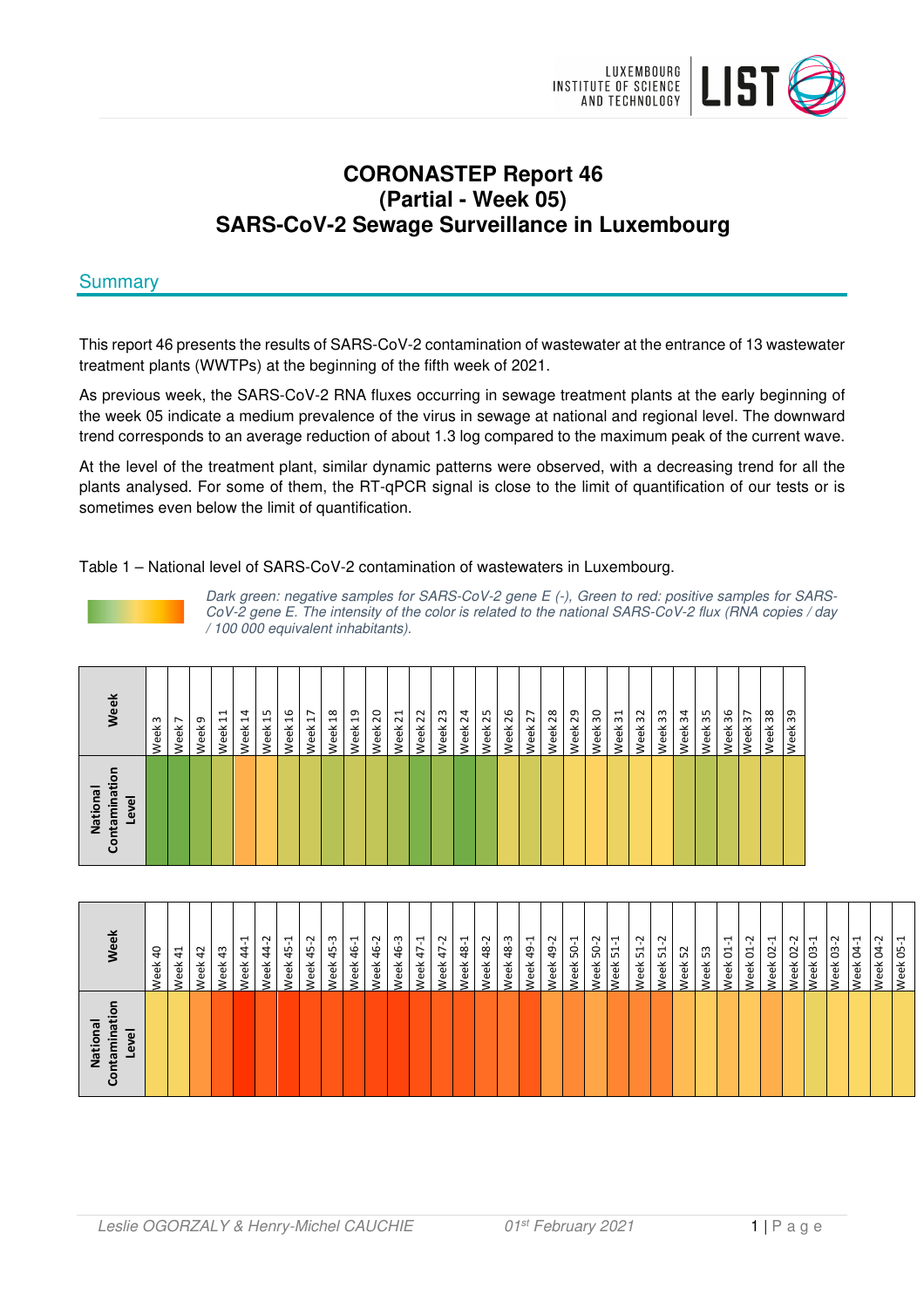

Figure 1a – RT-qPCR quantification time-course monitoring of SARS-CoV-2 (E gene) in Luxembourgish wastewater samples from December 2019 to February 2021. Grey squares: daily-confirmed cases for Luxembourgish residents (https://data.public.lu/fr/datasets/donnees-covid19/), Blue dots: cumulative SARS-CoV-2 flux (RNA copies / day / 100 000 equivalent inhabitants).



Figure 1b – Close-up of Figure 1a showing results from September 1st on.

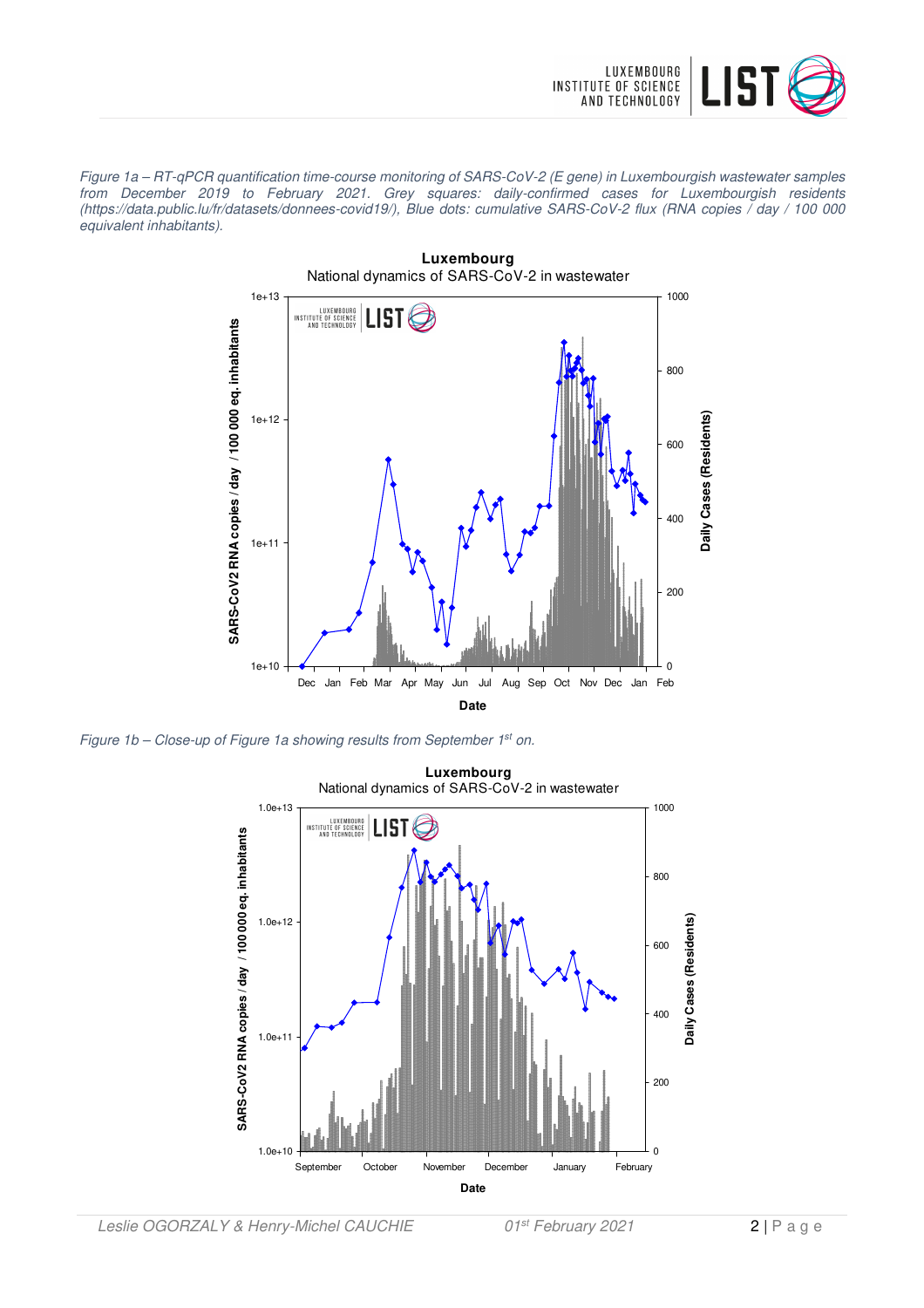

Table 2 - Level of SARS-CoV-2 contamination of each analyzed wastewater treatment plant in Luxembourg during the second wave. BEG: Beggen, BET: Bettembourg, SCH: Schifflange, BLE: Bleesbruck, MER: Mersch, PET: Pétange, HES: Hespèrange, ECG: Echternach, UEB: Uebersyren, GRE: Grevenmacher, TRO: Troisvierges, BOE: Boevange sur Attert, WIL: Wiltz



Dark green: negative samples for SARS-CoV-2 gene E (-), Green to red: positive samples for SARS-CoV-2 gene E. The intensity of the color is related to the RT-qPCR signal (Ct values) Grey boxes: no data

|            | 2020    |         |         |         |         |         |         |         |            |         |         |         |         |         | 2021    |         |         |         |           |           |                                       |           |           |           |           |                    |           |           |           |                  |           |           |           |           |           |           |                 |         |         |         |           |           |           |           |           |           |           |                        |
|------------|---------|---------|---------|---------|---------|---------|---------|---------|------------|---------|---------|---------|---------|---------|---------|---------|---------|---------|-----------|-----------|---------------------------------------|-----------|-----------|-----------|-----------|--------------------|-----------|-----------|-----------|------------------|-----------|-----------|-----------|-----------|-----------|-----------|-----------------|---------|---------|---------|-----------|-----------|-----------|-----------|-----------|-----------|-----------|------------------------|
|            |         |         |         |         |         |         |         |         |            |         |         |         |         |         |         |         |         |         |           |           |                                       |           |           |           |           | <b>Second wave</b> |           |           |           |                  |           |           |           |           |           |           |                 |         |         |         |           |           |           |           |           |           |           |                        |
| WWTP       | Week 26 | Week 27 | Week 28 | Week 29 | Week 30 | Week 31 | Week 32 | Week 33 | 34<br>Week | Week 35 | Week 36 | Week 37 | Week 38 | Week 39 | Week 40 | Week 41 | Week 42 | Week 43 | Week 44-1 | Week 44-2 | $\overline{\phantom{0}}$<br>Week 45-2 | Week 45-2 | Week 45-3 | Week 46-1 | Week 46-2 | Week 46-3          | Week 47-1 | Week 47-2 | Week 48-1 | <b>Week 48-2</b> | Week 48-3 | Week 49-1 | Week 49-2 | Week 50-1 | Week 50-2 | Week 51-1 | Week 51-2<br>ကု | Week 51 | Week 52 | Week 53 | Week 01-1 | Week 01-2 | Week 02-1 | Week 02-2 | Week 03-1 | Week 03-2 | Week 04-1 | Week 04-2<br>Week 05-1 |
| <b>BEG</b> |         |         |         |         |         |         |         |         |            |         |         |         |         |         |         |         |         |         |           |           |                                       |           |           |           |           |                    |           |           |           |                  |           |           |           |           |           |           |                 |         |         |         |           |           |           |           |           |           |           |                        |
| <b>BET</b> |         |         |         |         |         |         |         |         |            |         |         |         |         |         |         |         |         |         |           |           |                                       |           |           |           |           |                    |           |           |           |                  |           |           |           |           |           |           |                 |         |         |         |           |           |           |           |           |           |           |                        |
| <b>SCH</b> |         |         |         |         |         |         |         |         |            |         |         |         |         |         |         |         |         |         |           |           |                                       |           |           |           |           |                    |           |           |           |                  |           |           |           |           |           |           |                 |         |         |         |           |           |           |           |           |           |           |                        |
| <b>BLE</b> |         |         |         |         |         |         |         |         |            |         |         |         |         |         |         |         |         |         |           |           |                                       |           |           |           |           |                    |           |           |           |                  |           |           |           |           |           |           |                 |         |         |         |           |           |           |           |           |           |           |                        |
| <b>MER</b> |         |         |         |         |         |         |         |         |            |         |         |         |         |         |         |         |         |         |           |           |                                       |           |           |           |           |                    |           |           |           |                  |           |           |           |           |           |           |                 |         |         |         |           |           |           |           |           |           |           |                        |
| <b>PET</b> |         |         |         |         |         |         |         |         |            |         |         |         |         |         |         |         |         |         |           |           |                                       |           |           |           |           |                    |           |           |           |                  |           |           |           |           |           |           |                 |         |         |         |           |           |           |           |           |           |           |                        |
| <b>HES</b> |         |         |         |         |         |         |         |         |            |         |         |         |         |         |         |         |         |         |           |           |                                       |           |           |           |           |                    |           |           |           |                  |           |           |           |           |           |           |                 |         |         |         |           |           |           |           |           |           |           |                        |
| <b>ECH</b> |         |         |         |         |         |         |         |         |            |         |         |         |         |         |         |         |         |         |           |           |                                       |           |           |           |           |                    |           |           |           |                  |           |           |           |           |           |           |                 |         |         |         |           |           |           |           |           |           |           |                        |
| <b>UEB</b> |         |         |         |         |         |         |         |         |            |         |         |         |         |         |         |         |         |         |           |           |                                       |           |           |           |           |                    |           |           |           |                  |           |           |           |           |           |           |                 |         |         |         |           |           |           |           |           |           |           |                        |
| <b>GRE</b> |         |         |         |         |         |         |         |         |            |         |         |         |         |         |         |         |         |         |           |           |                                       |           |           |           |           |                    |           |           |           |                  |           |           |           |           |           |           |                 |         |         |         |           |           |           |           |           |           |           |                        |
| <b>TRO</b> |         |         |         |         |         |         |         |         |            |         |         |         |         |         |         |         |         |         |           |           |                                       |           |           |           |           |                    |           |           |           |                  |           |           |           |           |           |           |                 |         |         |         |           |           |           |           |           |           |           |                        |
| <b>BOE</b> |         |         |         |         |         |         |         |         |            |         |         |         |         |         |         |         |         |         |           |           |                                       |           |           |           |           |                    |           |           |           |                  |           |           |           |           |           |           |                 |         |         |         |           |           |           |           |           |           |           |                        |
| <b>WIL</b> |         |         |         |         |         |         |         |         |            |         |         |         |         |         |         |         |         |         |           |           |                                       |           |           |           |           |                    |           |           |           |                  |           |           |           |           |           |           |                 |         |         |         |           |           |           |           |           |           |           |                        |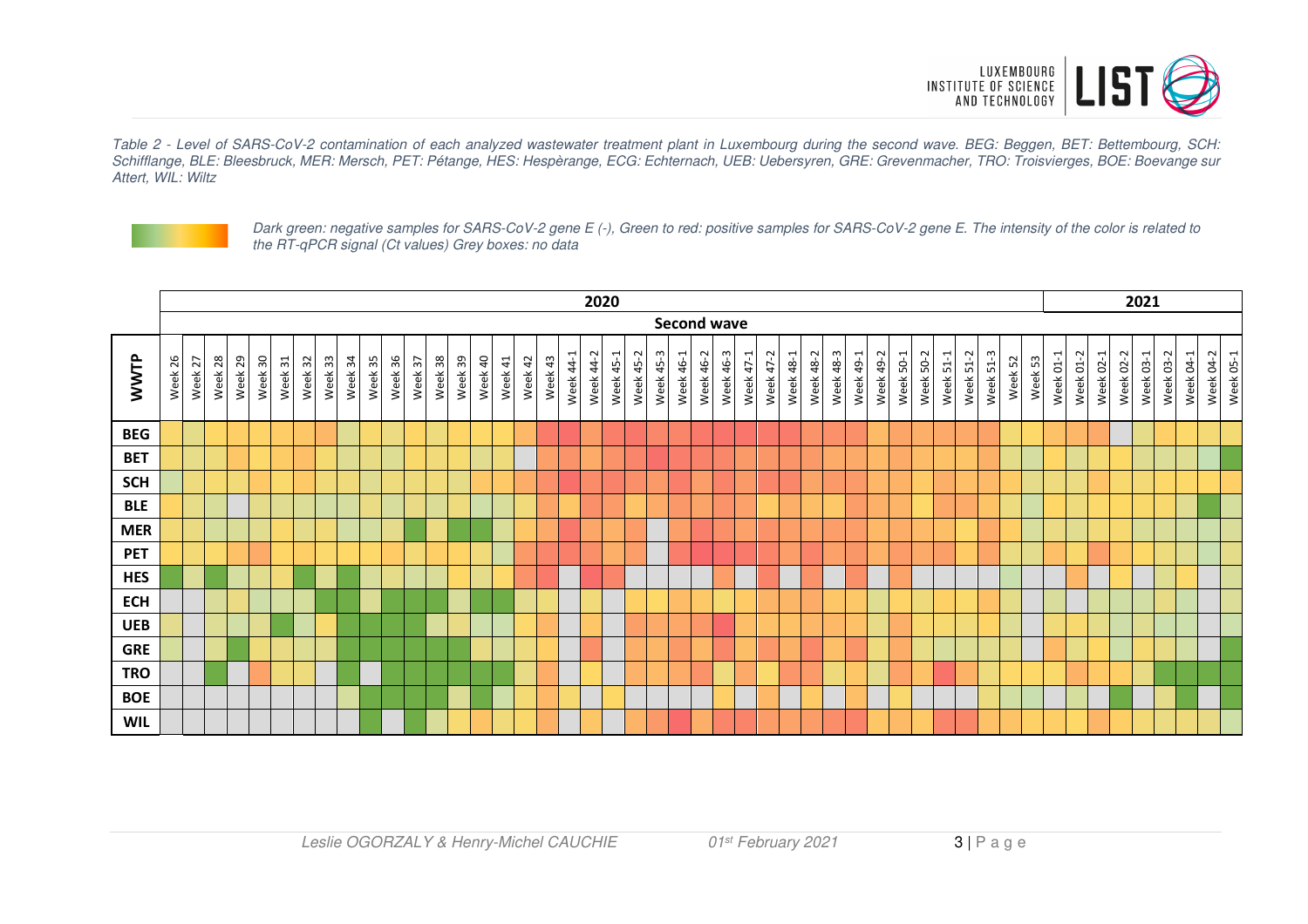







**Schifflange**

**Date**

**Bettembourg**

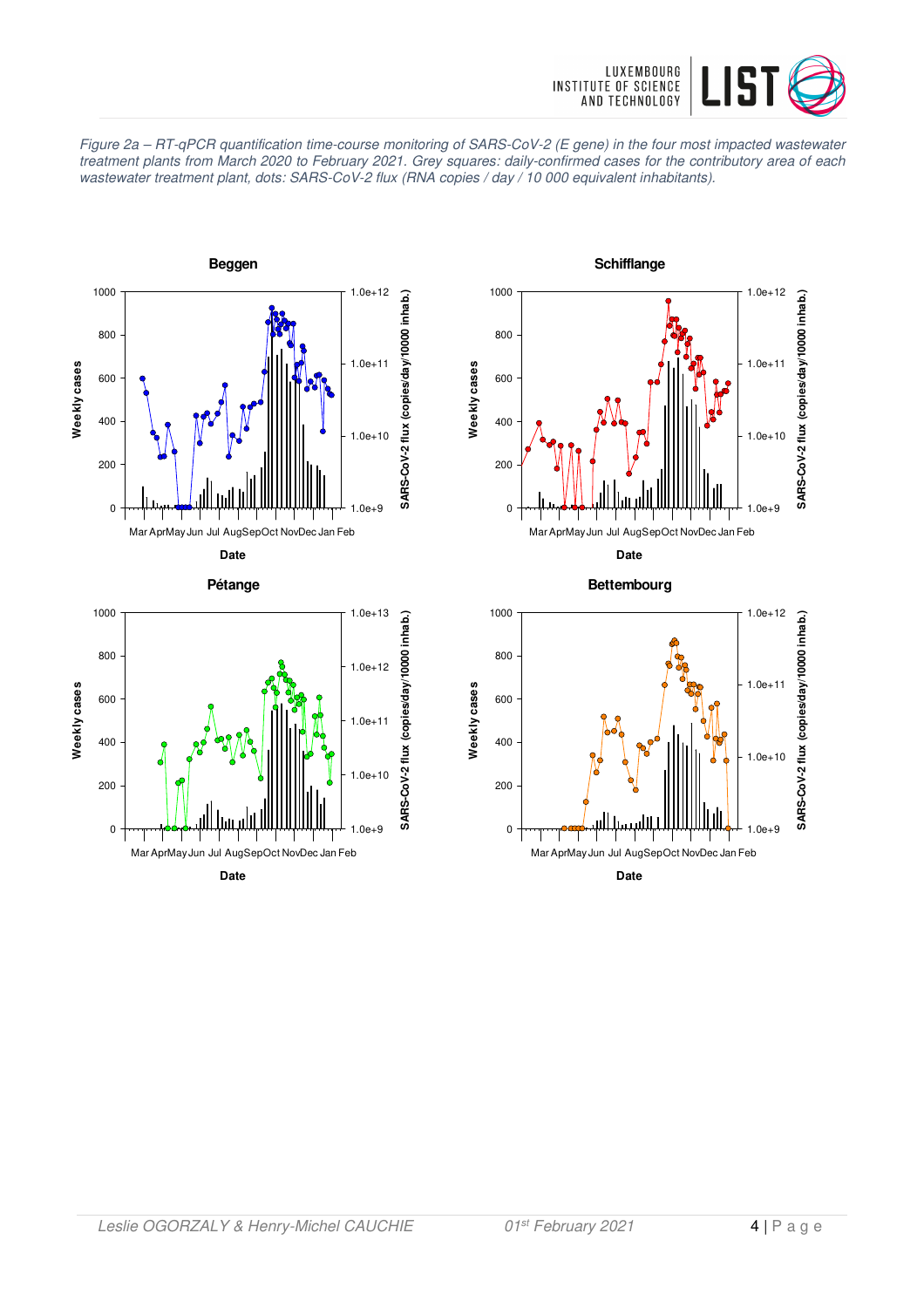







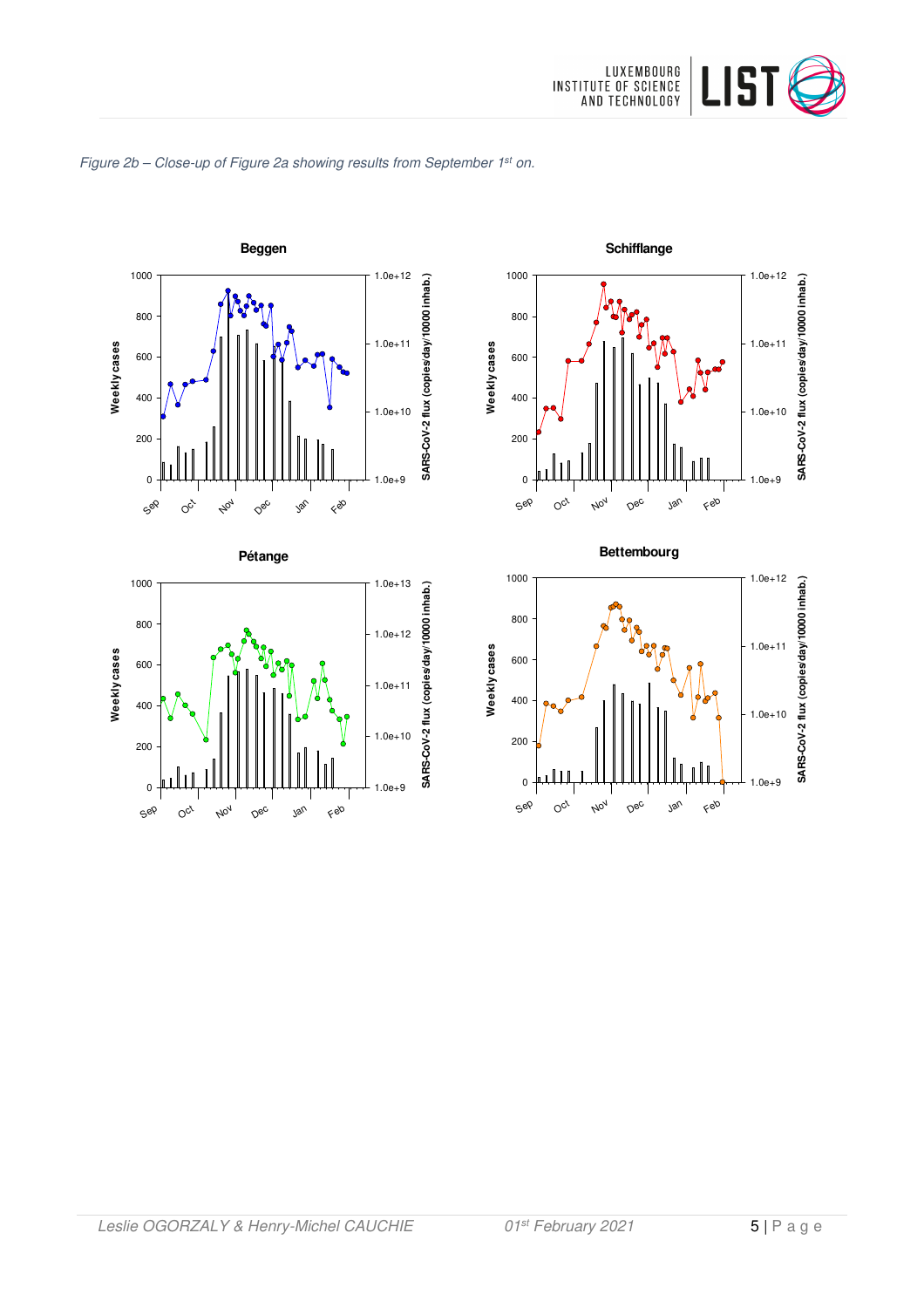

Figure 3a – RT-qPCR quantification time-course monitoring of SARS-CoV-2 (E gene) in Hespérange, Mersch and Boevangesur-Attert wastewater treatment plants from March 2020 to February 2021. Grey squares: daily-confirmed cases for the contributory area of each wastewater treatment plant, dots: SARS-CoV-2 flux (RNA copies / day / 10 000 equivalent inhabitants).



**Boevange-sur-Attert** SARS-CoV-2 flux (copies/day/10000 inhab.) **SARS-CoV-2 flux (copies/day/10000 inhab.)** 100 1.0e+1280 Weekly cases **Weekly cases** 1.0e+11 60 40 1.0e+10 20  $\Omega$ 1.0e+9 Aug Sep Oct Nov Dec Jan Feb **Date**

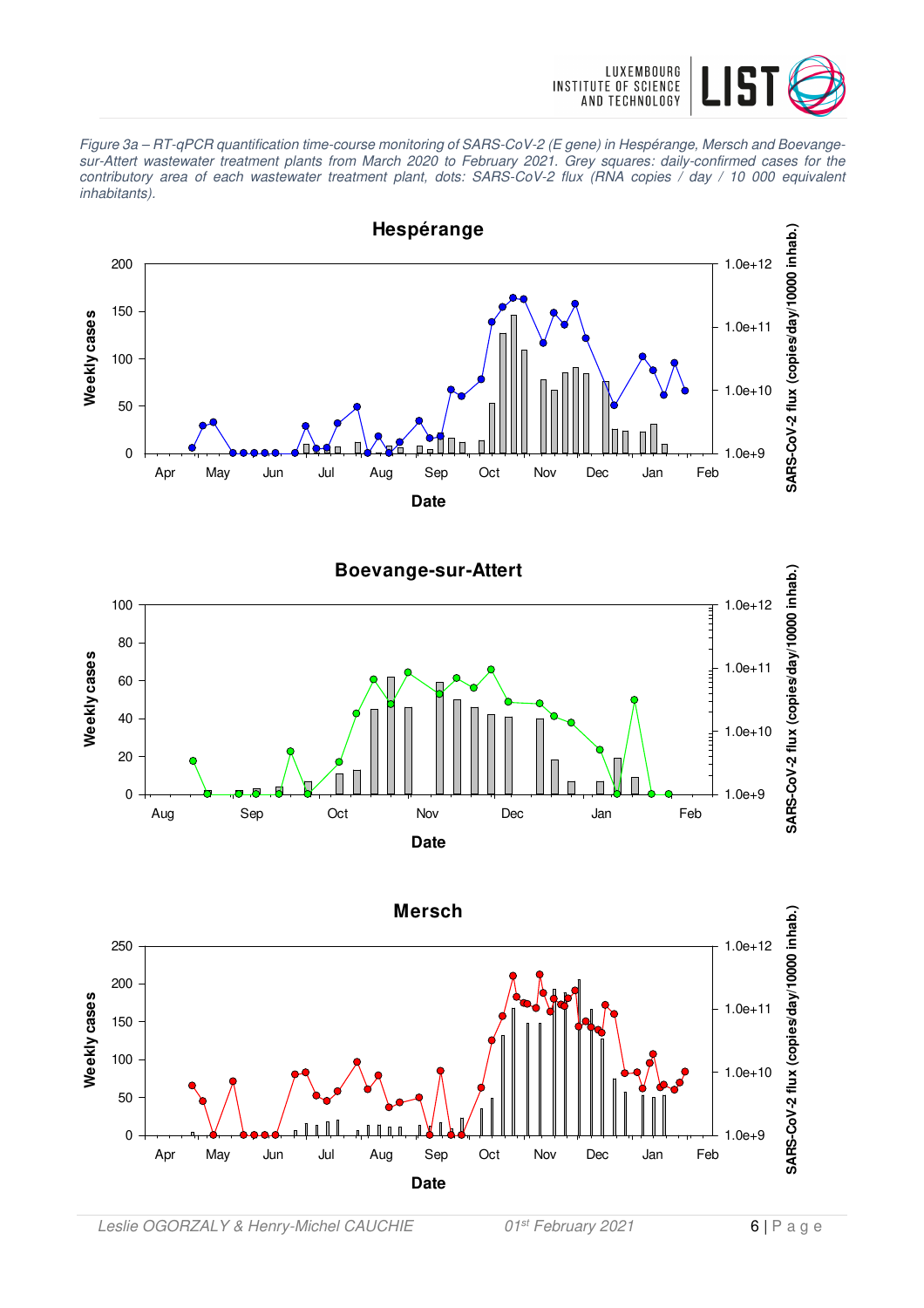

# Figure 3b – Close-up of Figure 3a showing results from September 1<sup>st</sup> on.





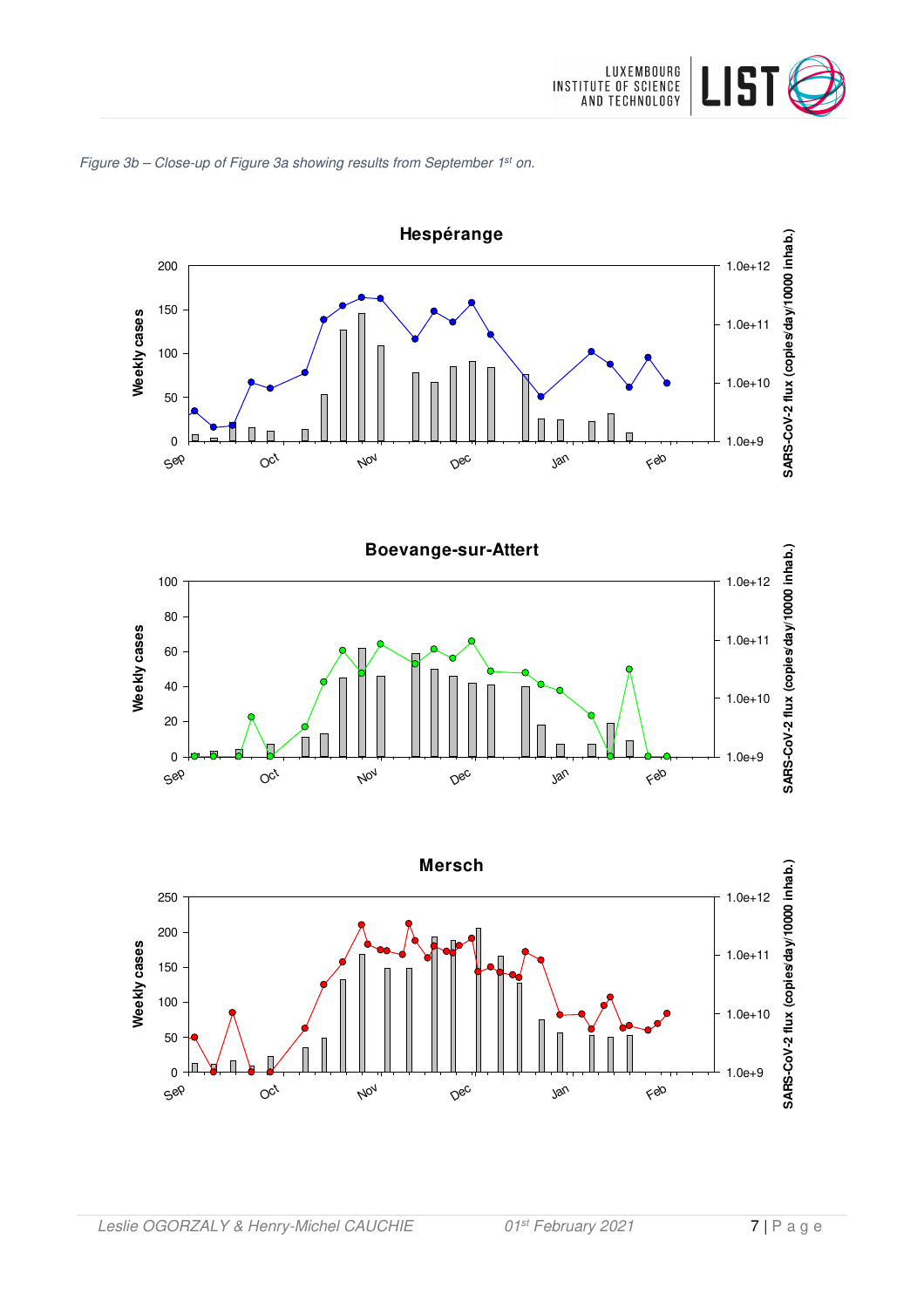

Figure 4a – RT-qPCR quantification time-course monitoring of SARS-CoV-2 (E gene) in SIDEST wastewater treatment plants from March 2020 to February 2021. Grey squares: daily-confirmed cases for the contributory area of each wastewater treatment plant, dots: SARS-CoV-2 flux (RNA copies / day / 10 000 equivalent inhabitants).





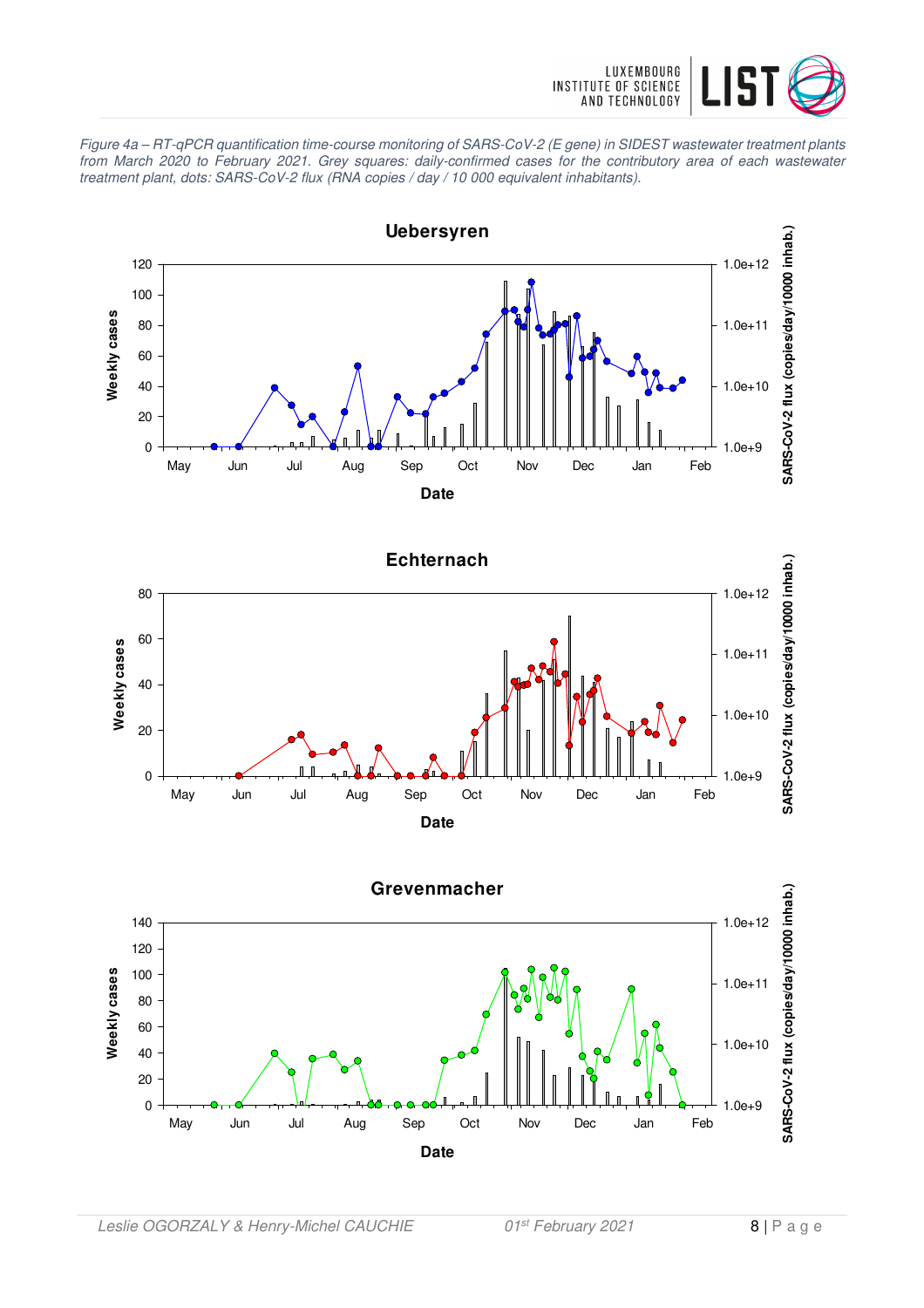







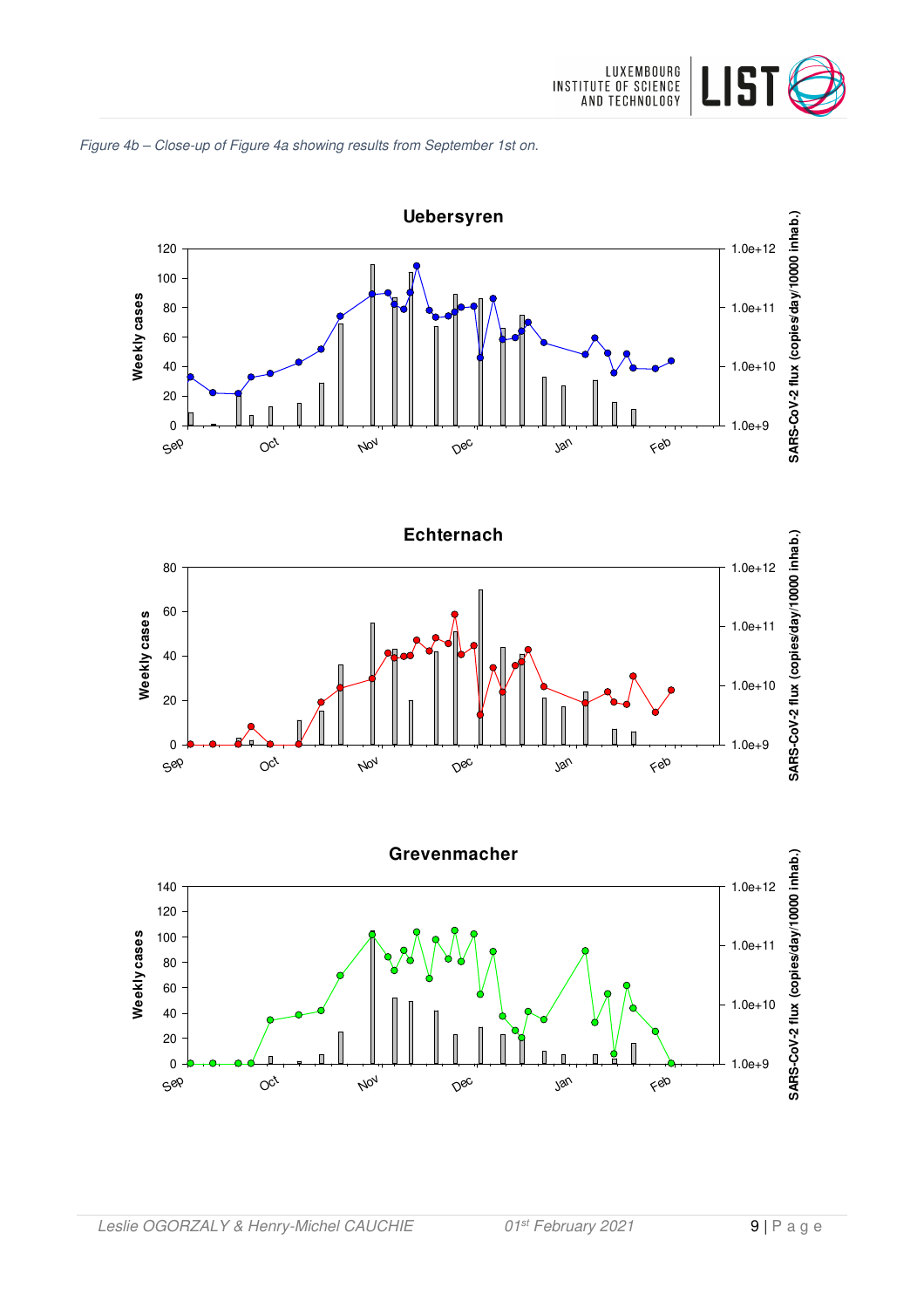

Figure 5a – RT-qPCR quantification time-course monitoring of SARS-CoV-2 (E gene) in SIDEN wastewater treatment plants from March 2020 to February 2021. Grey squares: daily-confirmed cases for the contributory area of each wastewater treatment plant, dots: SARS-CoV-2 flux (RNA copies / day / 10 000 equivalent inhabitants).





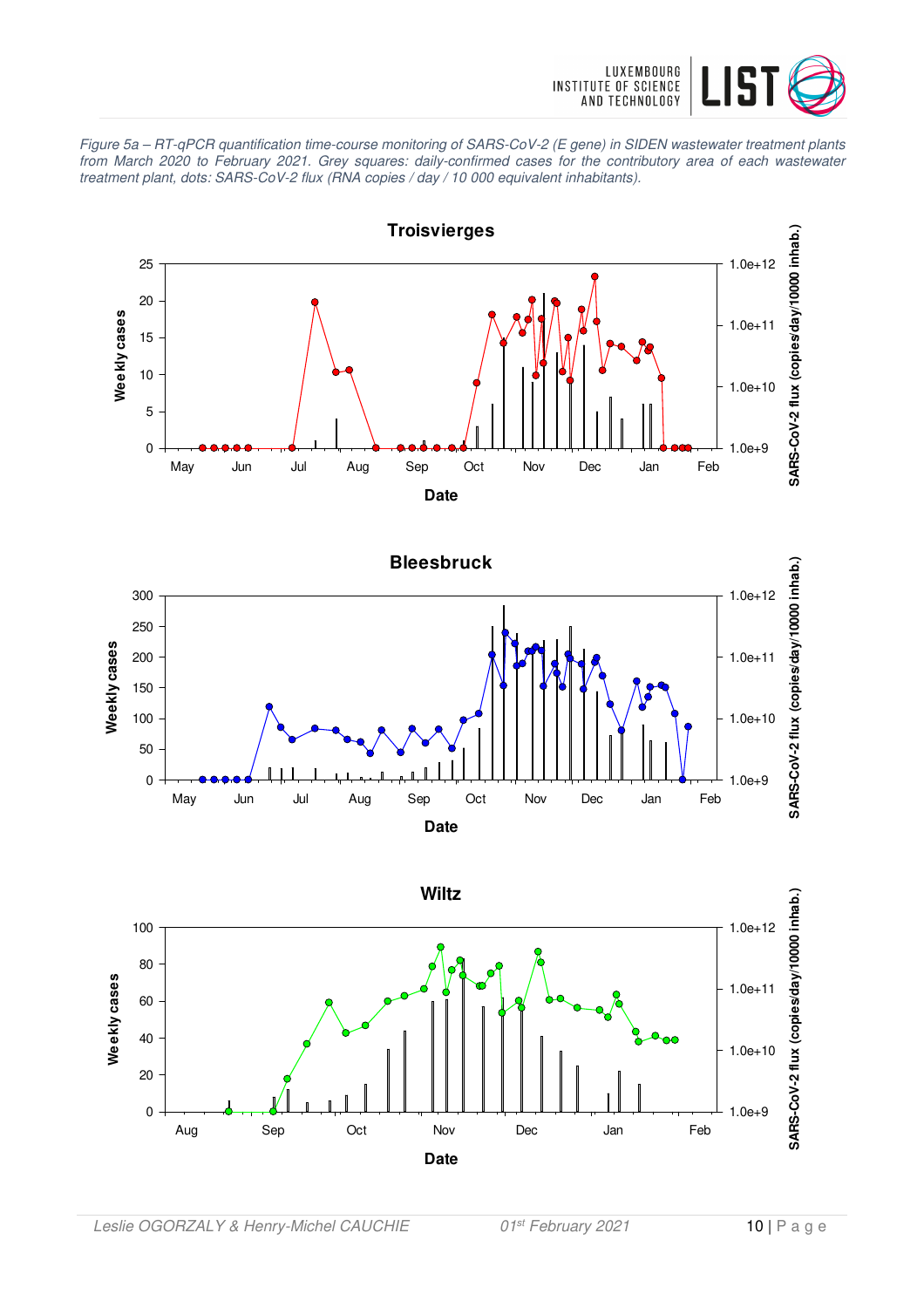







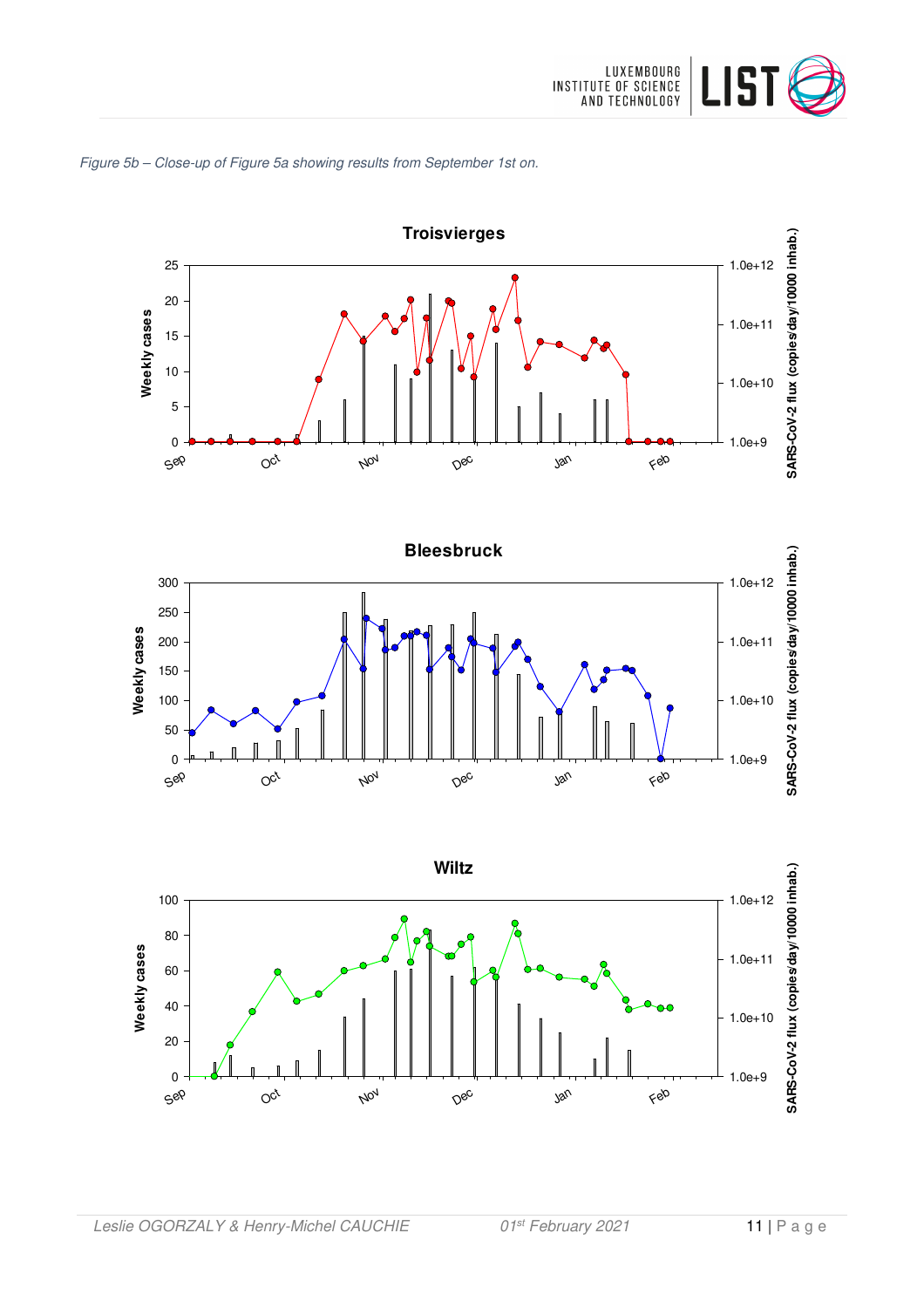

Table 3- Timing of sewage sampling since the beginning of the CORONASTEP study

|                     |                                        |                               |            | 2019                  |                            |                | 2020           |               |                                 |  |                                                 |                          |             |           |                                  |                     |                                |                      |                               |                         |              |                   | 2021       |               |                   |            |                                     |            |           |                    |            |            |                 |            |            |              |            |                                          |                |            |      |                 |                              |        |            |                   |             |                                     |               |                |           |                          |                  |
|---------------------|----------------------------------------|-------------------------------|------------|-----------------------|----------------------------|----------------|----------------|---------------|---------------------------------|--|-------------------------------------------------|--------------------------|-------------|-----------|----------------------------------|---------------------|--------------------------------|----------------------|-------------------------------|-------------------------|--------------|-------------------|------------|---------------|-------------------|------------|-------------------------------------|------------|-----------|--------------------|------------|------------|-----------------|------------|------------|--------------|------------|------------------------------------------|----------------|------------|------|-----------------|------------------------------|--------|------------|-------------------|-------------|-------------------------------------|---------------|----------------|-----------|--------------------------|------------------|
| <b>WWTP</b>         | ćİŊ<br>inhabitants)<br>ga<br>Max<br>eg | ₽<br>ъ.<br>ē<br>Inhabita<br>۹ | 41<br>Week | $\frac{4}{3}$<br>Week | 46<br>$\check{\mathrm{e}}$ | ⊣<br>5<br>Week | $\sim$<br>Neek | $\sim$ 0<br>ě | 日<br><b>Neek</b><br><b>Neek</b> |  | $\overline{4}$<br>$\overline{a}$<br>$\check{e}$ | 15<br>Neek<br>Week       | <b>/eek</b> | 9   2   3 | 61<br><b>Neek</b><br><b>Neek</b> | $\overline{5}$<br>ě | $\overline{21}$<br><b>Neek</b> | $\sqrt{2}$<br>る<br>٩ | $\mathbb{S}^2$<br><b>Neek</b> | $\overline{24}$<br>Week | 55<br>盖<br>ŝ | 26<br><b>Neek</b> | 27<br>Week | $\frac{8}{2}$ | 29<br><b>Veek</b> | Οč<br>Week | $\overline{ }$<br>$\mathsf{m}$<br>る | 32<br>Week | အ<br>Week | $\frac{1}{4}$<br>る | 55<br>Week | 36<br>Week | $\sim$<br>훇     | 38<br>Week | 39<br>Week | $\mathsf{S}$ | 41<br>Week | $\overline{a}$<br>$\overline{ }$<br>Week | $\frac{4}{4}$  | 45<br>Week | Week | 47<br>ச<br>Week | $\frac{8}{3}$<br><b>Neek</b> | െ<br>ᢦ | 50<br>Week | 51<br><b>Neek</b> | 53<br>Week  | ដ<br>Week                           | $\frac{8}{3}$ | Week           | g<br>Week | $\circ$<br>$\frac{1}{2}$ | samples<br>Total |
| Beggen              | 210000                                 | 139731                        |            |                       |                            |                |                |               |                                 |  |                                                 |                          |             |           |                                  |                     |                                |                      |                               |                         |              |                   |            |               |                   |            |                                     |            |           |                    |            |            |                 |            |            |              |            |                                          | $\overline{2}$ |            |      |                 |                              |        |            |                   |             |                                     |               |                |           | $\frac{1}{60}$           |                  |
| Bettembourg         | 95000                                  | 53606                         |            |                       |                            |                |                |               |                                 |  |                                                 |                          |             |           |                                  |                     |                                |                      |                               |                         |              |                   |            |               |                   |            |                                     |            |           |                    |            |            |                 |            |            |              |            |                                          |                |            |      |                 |                              |        |            |                   |             |                                     |               |                |           | 54                       |                  |
| Schifflange         | 90000                                  | 68143                         |            |                       |                            |                |                |               |                                 |  |                                                 |                          |             |           |                                  |                     |                                |                      |                               |                         |              |                   |            |               |                   |            |                                     |            |           |                    |            |            |                 |            |            |              |            |                                          |                |            |      |                 |                              |        |            |                   |             |                                     |               |                |           | 69                       |                  |
| Bleesbrück          | 80000                                  | 30930                         |            |                       |                            |                |                |               |                                 |  |                                                 |                          |             |           |                                  |                     |                                |                      |                               |                         |              |                   |            |               |                   |            |                                     |            |           |                    |            |            |                 |            |            |              |            |                                          | $\mathbf{r}$   |            |      |                 |                              |        |            |                   |             |                                     |               |                |           | $\frac{1}{53}$           |                  |
| Mersch              | 70000                                  | 30473                         |            |                       |                            |                |                |               |                                 |  |                                                 |                          |             |           |                                  |                     |                                |                      |                               |                         |              |                   |            |               |                   |            |                                     |            |           |                    |            |            |                 |            |            |              |            |                                          |                |            |      |                 |                              |        |            |                   |             |                                     |               |                |           | $\sqrt{56}$              |                  |
| Pétange             | 50000                                  | 59481                         | 1          |                       |                            |                |                |               |                                 |  |                                                 |                          |             |           |                                  |                     |                                |                      |                               |                         |              |                   |            |               |                   |            |                                     |            |           |                    |            |            |                 |            |            |              |            |                                          | $\mathbf{r}$   |            |      |                 |                              |        |            |                   |             |                                     |               | $\overline{2}$ |           | 64                       |                  |
| Hesperange          | 36000                                  | 15479                         |            |                       |                            |                |                |               |                                 |  |                                                 |                          |             |           |                                  |                     |                                |                      |                               |                         |              |                   |            |               |                   |            |                                     |            |           |                    |            |            |                 |            |            |              |            |                                          |                |            |      |                 |                              |        |            |                   | $\Omega$    |                                     |               |                |           | 41                       |                  |
| Echternach          | 36000                                  | 7499                          |            |                       |                            |                |                |               |                                 |  |                                                 |                          |             |           |                                  |                     |                                |                      |                               |                         |              |                   |            |               |                   |            |                                     |            |           |                    |            |            |                 |            |            |              |            |                                          |                |            |      |                 |                              |        |            |                   |             |                                     |               |                |           | 43                       |                  |
| Uebersyren          | 35000                                  | 18600                         |            |                       |                            |                |                |               |                                 |  |                                                 |                          |             |           |                                  |                     |                                |                      |                               |                         |              |                   |            |               |                   |            |                                     |            |           |                    |            |            |                 |            |            |              |            |                                          |                |            |      |                 |                              |        |            |                   |             |                                     |               |                |           | 46                       |                  |
| Grevenmacher        | 47000                                  | 9835                          |            |                       |                            |                |                |               |                                 |  |                                                 |                          |             |           |                                  |                     |                                |                      |                               |                         |              |                   |            |               |                   |            |                                     |            |           |                    |            |            |                 |            |            |              |            |                                          |                |            |      |                 |                              |        |            |                   | $\mathbf 0$ |                                     |               |                |           | 46                       |                  |
| Troisvierges        | 5000                                   | 3411                          |            |                       |                            |                |                |               |                                 |  |                                                 |                          |             |           |                                  |                     |                                |                      |                               |                         |              |                   |            |               |                   |            |                                     |            |           |                    |            |            |                 |            |            |              |            |                                          |                |            |      |                 |                              |        |            |                   |             |                                     |               |                |           | 47                       |                  |
| Boevange sur Attert | 15000                                  | 1170                          |            |                       |                            |                |                |               |                                 |  |                                                 |                          |             |           |                                  |                     |                                |                      |                               |                         |              |                   |            |               |                   |            |                                     |            |           |                    |            |            |                 |            |            |              |            |                                          |                |            |      |                 |                              |        |            |                   |             |                                     |               |                |           | $\frac{1}{26}$           |                  |
| Wiltz               | 16500                                  | 6944                          |            |                       |                            |                |                |               |                                 |  |                                                 |                          |             |           |                                  |                     |                                |                      |                               |                         |              |                   |            |               |                   |            |                                     |            |           |                    |            |            |                 |            |            |              |            |                                          |                |            |      |                 |                              |        |            |                   |             |                                     |               |                |           | $\frac{1}{37}$           |                  |
| <b>Total</b>        | 785500                                 | 445302 2                      |            |                       |                            | $\overline{2}$ |                |               |                                 |  |                                                 | $\overline{\phantom{a}}$ |             |           | 5                                |                     | 8                              |                      | 8                             | 11                      |              | $\mathbf{q}$      |            |               | q                 | 11         | 11                                  | 11         | 10        | $12$ 12            |            | 12         | 13 <sup>1</sup> | 13         | 13         | 13 13        |            | 12                                       | $13 \mid 19$   | 28         |      | 35 24           | 37                           | 24     | 24         | 35                |             | $13 \mid 9 \mid 23 \mid 23 \mid 24$ |               |                |           | 21 13 642                |                  |
| Pop Lux (2019)      |                                        | 613901                        |            |                       |                            |                |                |               |                                 |  |                                                 |                          |             |           |                                  |                     |                                |                      |                               |                         |              |                   |            |               |                   |            |                                     |            |           |                    |            |            |                 |            |            |              |            |                                          |                |            |      |                 |                              |        |            |                   |             |                                     |               |                |           |                          |                  |
|                     |                                        | 72.54%                        |            |                       |                            |                |                |               |                                 |  |                                                 |                          |             |           |                                  |                     |                                |                      |                               |                         |              |                   |            |               |                   |            |                                     |            |           |                    |            |            |                 |            |            |              |            |                                          |                |            |      |                 |                              |        |            |                   |             |                                     |               |                |           |                          |                  |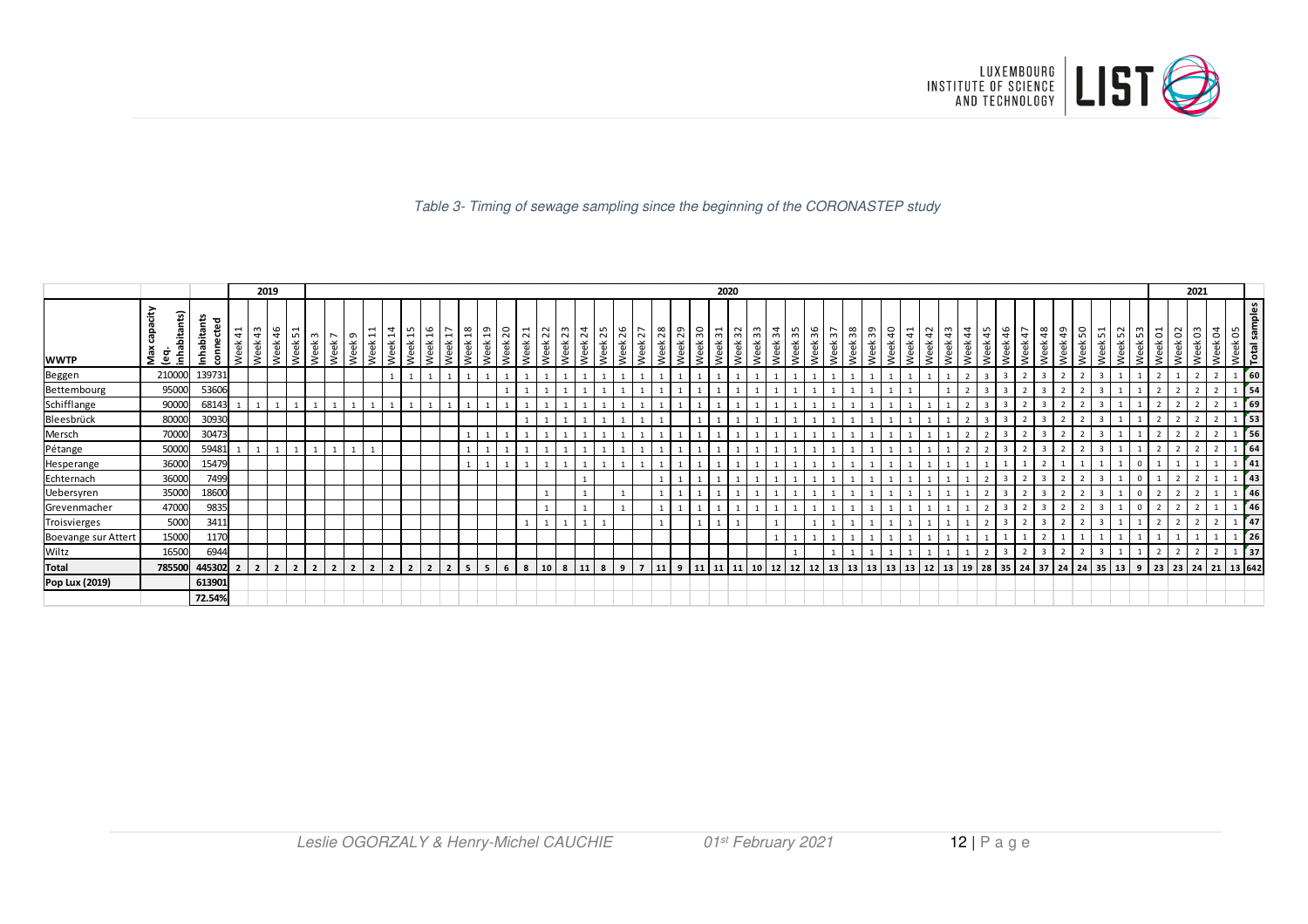# Materials and Methods



#### **Sewage samples**

From March 2020 to February 2021, up to thirteen WWTPs were sampled at the inlet of the plant according to the planning presented in Table 3. The operators of the WWTPs sampled a 24-h composite sample of 96 samples according to your own sampling procedure. Composite sample was stored at 4°C until sample processing.

#### **Sample processing**

The samples were transported to the laboratory at 4°C and viral RNA was isolated on the day of sampling. Larger particles (debris, bacteria) were removed from the samples by pelleting using centrifugation at 2,400 x g for 20 min at 4°C. A volume of 120 mL of supernatant was filtered through Amicon® Plus-15 centrifugal ultrafilter with a cut-off of 10 kDa (Millipore) by centrifugation at 3,220 x g for 25 min at 4°C. The resulting concentrate was collected and 140 µL of each concentrate was then processed to extract viral RNA using the QIAamp Viral RNA mini kit (Qiagen) according to the manufacturer's protocol. Elution of RNA was done in 60 μL of elution buffer.

#### **Real-time One-Step RT-PCR**

Samples are screened for the presence of *Sarbecovirus (Coronaviridae, Betacoronaviruses*) and/or SARS-CoV-2 virus RNA by two distinct real-time one-step RT-PCR, one on the E gene (Envelope small membrane protein) and the second on the N gene (nucleoprotein). The E gene real-time RT-PCR can detect Sarbecoviruses, i.e. SARS-CoV, SARS-CoV-2 and closely related bat viruses. In the context of the COVID19 pandemic, it can be assumed that only SARS-CoV-2 strains will be detected by this assay given that SARS-CoV virus has been eradicated and other bat viruses do not commonly circulate in the human population. The E gene assay is adapted from Corman et al. [17]. The N gene real-time RT-PCR assay (N1 assay) specifically detects SARS-CoV-2 virus. It is adapted from the CDC protocol<sup>1</sup>. The two primers/probe sets are presented in Table 3. The RTqPCR protocols and reagents were all provided by the LIH.

| <b>Target</b> | <b>Primer name</b> | Primer sequence (5' to 3')                     | <b>References</b> |
|---------------|--------------------|------------------------------------------------|-------------------|
| E gene        | E Sarbeco F1       | 5-ACAGGTACGTTAATAGTTAATAGCGT-3                 | Corman et al.,    |
|               | E Sarbeco R2       | 5-ATATTGCAGCAGTACGCACACA-3                     | 2020              |
|               | E Sarbeco P1       | 5'-FAM-ACACTAGCCATCCTTACTGCGCTTCG-BHQ1         |                   |
| N gene        | 2019-nCoV N1 Fw    | 5'-GAC CCC AAA ATC AGC GAA AT-3'               | CDC               |
|               | 2019-nCoV N1 Rv    | 5'-TCT GGT TAC TGC CAG TTG AAT CTG-3'          |                   |
|               | 2019-nCoV N1 Probe | 5'-FAM-ACC CCG CAT TAC GTT TGG TGG ACC-BHQ1-3' |                   |

#### Table 4 – RT-qPCR primer-probe sets

Each reaction contained 5 μL of RNA template, 5 μL of TaqPath 1-step RT-qPCR MasterMix (A15299, Life Technologies), 0.5 µL of each primer (20 µM) and probe (5 µM) and the reaction volume was adjusted to a final volume of 20 μL with molecular biology grade water. Thermal cycling reactions were carried out at 50 °C for 15 min, followed by 95 °C for 2 min and 45 cycles of 95 °C for 3 sec and 58°C (E gene) or 55°C (N gene) for 30 sec using a Viia7 Real-Time PCR Detection System (Life Technologies). Reactions were considered positive (limit of detection – LOD) if the cycle threshold (Ct value) was below 40 cycles.

<sup>1</sup> https://www.cdc.gov/coronavirus/2019-ncov/downloads/rt-pcr-panel-primer-probes.pdf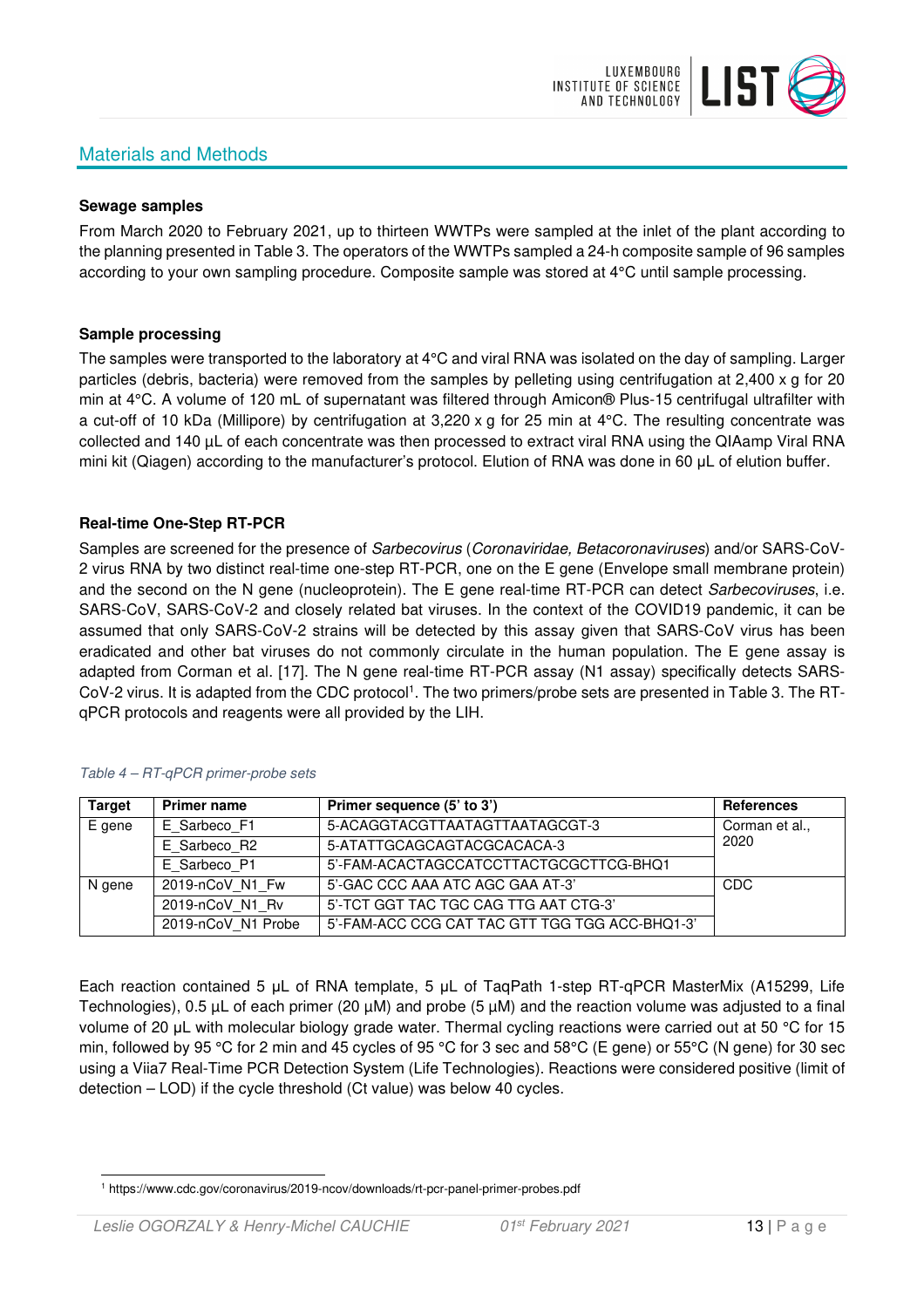

### **Controls**

A non-target RNA fragment commercially available (VetMAX™ Xeno™ IPC and VetMAX™ Xeno™ IPC Assay, ThermoFischer Scientific) was added to the viral RNA extract from sewage concentrates as an internal positive control (IPC). This IPC-RNA is used to control the performance of the RT-qPCR (E gene) and to detect the presence of RT-qPCR inhibitors.

Viral RNA copies quantification of both targeting genes in wastewater samples was performed using RT-qPCR standard curves generated using EDX SARS-CoV-2 Standard (Biorad). This standard is manufactured with synthetic RNA transcripts containing 5 targets (E, N, S, ORF1a, and RdRP genes of SARS-CoV-2, 200,000 copies/mL each). Using such a standard, the limits of quantification (LOQ) of both RT-qPCR assays were estimated to 1 RNA copy per reaction (Figure 6).



Figure 6 – RT-qPCR standard curves established for both targeting genes (E gene and N gene) of SARS-CoV-2 using a commercially available standard (Biorad).

# **Data interpretation**

A sample is declared positive for the presence of SARS-CoV-2 if both targets (E and N gene) are detected with Ct values less than or equal to the LOQ. If only one target is detected or if target genes are detected with Ct values between the LOD and the LOQ, samples are reported as presumptive positive (+/-). A sample is declared negative when no target genes are detected (Ct values superior to the LOD).

In case of presumptive positive, sample is tested again using another RT-qPCR detection assay (Allplex 2019 nCoV Assay, Seegene). This commercially available detection kit is a multiplex real-time RT-PCR assay for simultaneous detection of three target genes of SARS-CoV-2 in a single tube. The assay is designed to detect RdRP and N genes specific for SARS-CoV-2, and E gene specific for all Sarbecovirus including SARS-CoV-2.

As shown in Figure 7, a highly significant correlation (Pearson Correlation,  $R^2=0.964$ ,  $p = 5.979.10^{-24}$ ) was obtained between the SARS-CoV-2 RNA concentrations estimated using the E gene and the N gene, respectively. Therefore, only the E gene results were presented in this report.